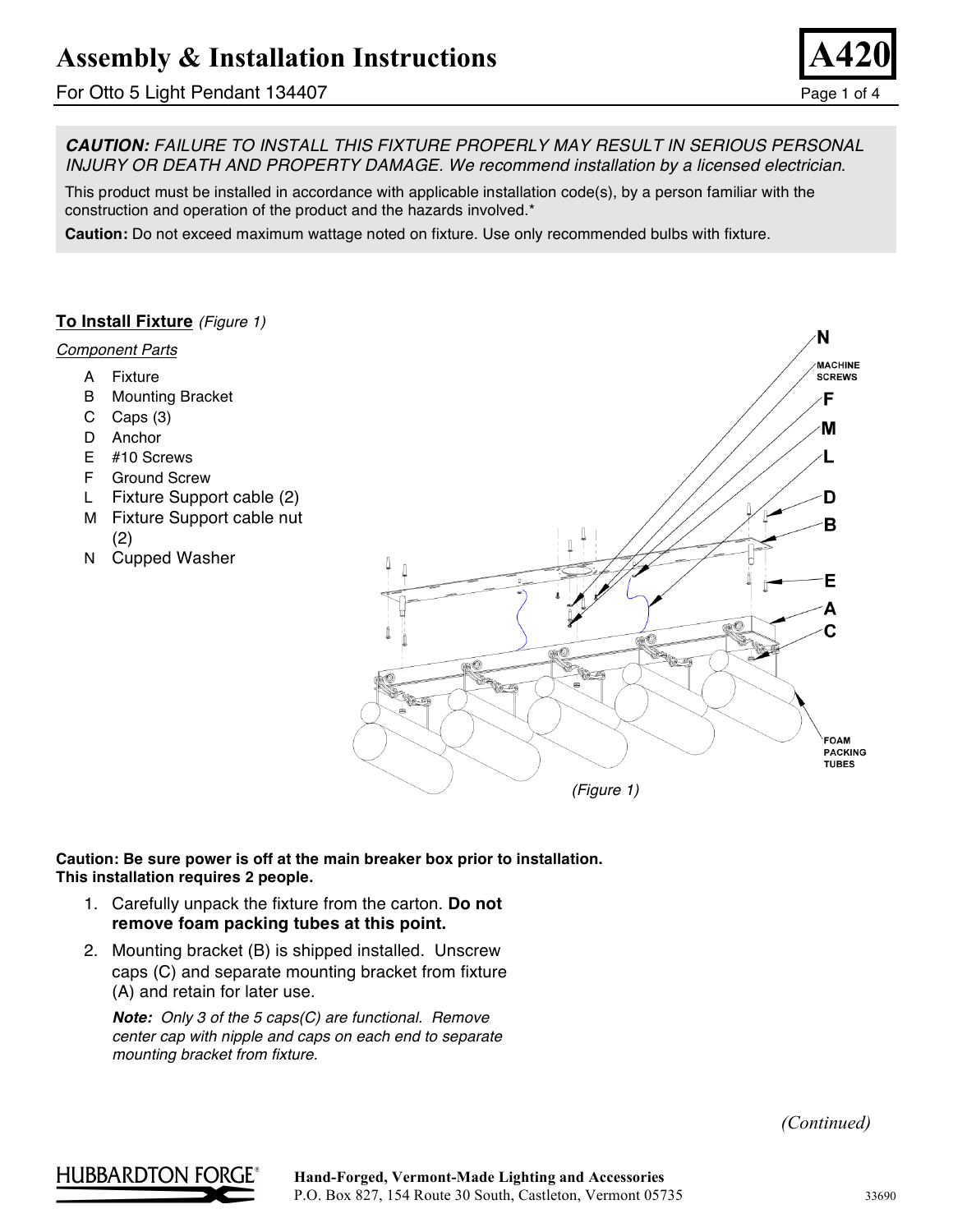## For Otto 5 Light Pendant 134407 Page 2 of 4



3. Place the mounting bracket (B) over the electrical box. With a pencil, mark the location of all mounting holes in the bracket (B) on the ceiling.

**IMPORTANT:** Mounting brackets must be secured to a solidly mounted to a framing member. Secure bracket at each end and also on either side of the junction box. Do not depend on drywall anchors alone to support this fixture. If in doubt, contact a qualified electrician.

- 4. Drill 1/4" holes in the locations marked on the ceiling. For holes using anchors, place the tapered end of the anchors (D) into the holes and gently tap them flush to the ceiling using a light weight hammer.
- 5. Thread the wires in the electrical box through the hole in the mounting bracket (B) while moving the bracket into position.
- 6. Using the 1" #10 screws (D), screw the bracket (B) securely to the ceiling. Be careful not to over-tighten or strip the anchors (D).
- *7.* Using two machine screws (not provided) fasten bracket (B) to the electric box.

*Note: A new electric box comes with screws. When replacing a fixture, retain the existing screws for use with the new fixture.*

- 8. Temporarily support the fixture (A) by using fixture support cables (L). To utilize cables, unscrew fixture support cable nuts (M). Slide end of support cable (L) over stud and re-attach nuts (M).
- 9. Using suitable wire connectors (not provided) connect fixture wires to supply wires (white to white and black to black). Connect pigtail lead from the ground screw (F) and cupped washer (N) to the electrical box and connect all ground wires (bare copper or green to bare copper or green).

### **Caution: Make sure wire connectors are twisted on securely, and no bare wires are exposed.**

10. Raise fixture (E) to the ceiling, sliding over nipples on mounting bracket (B) and secure with caps (C). Be sure cap (C) is fully seated on nipple.

*(Continued)*

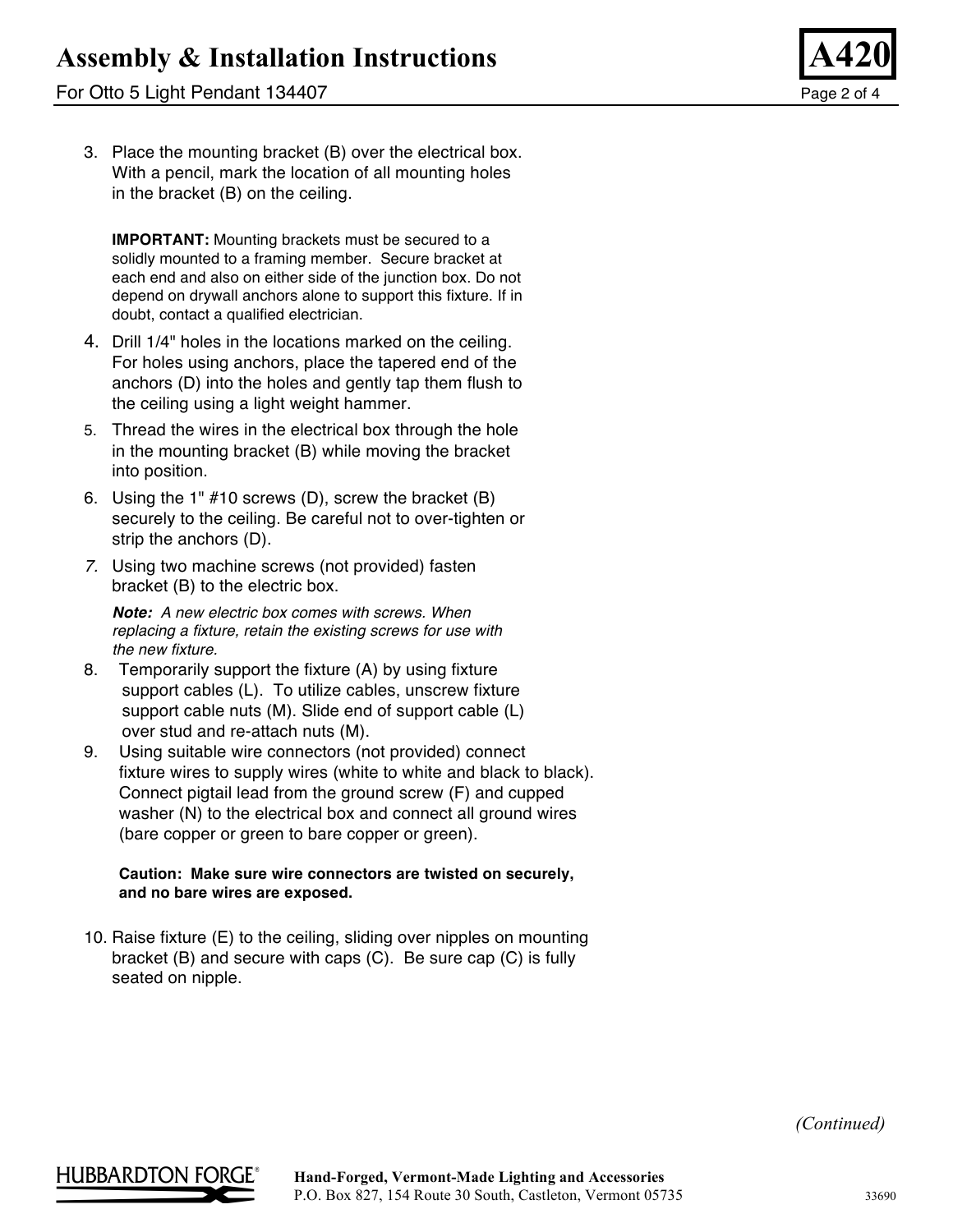For Otto 5 Light Pendant 134407 Page 3 of 4

### **To Install Glass** *(Figure 2 & 3)*

### *Component Parts*

- G Crosstube
- H Glass
- I Supply/Support Cables
- J Canopy gripper
- K Bulb
- 1. Remove foam tubes.
- 2. Install bulbs (K) (not included).
- 3. Raise crosstube (G) up. Screw glass (H) into socket cup until it stops and then unscrew one turn. Repeat with second socket cup. If glass (H) is bottomed out in fixture the glass may become crooked. It may be necessary to grip the cable (I) close to the socket cup to prevent cable (I) from twisting while screwing in glass.

*Note: If glass (H) is bottomed out in fixture the glass may become crooked.*

4. Push supply/support cables (I) into canopy gripper (J) until desired height is reached.

*Note: Fixture is shipped at max height.*

5. Restore electricity at main breaker.



*(Figure 2)*

*(Continued)*